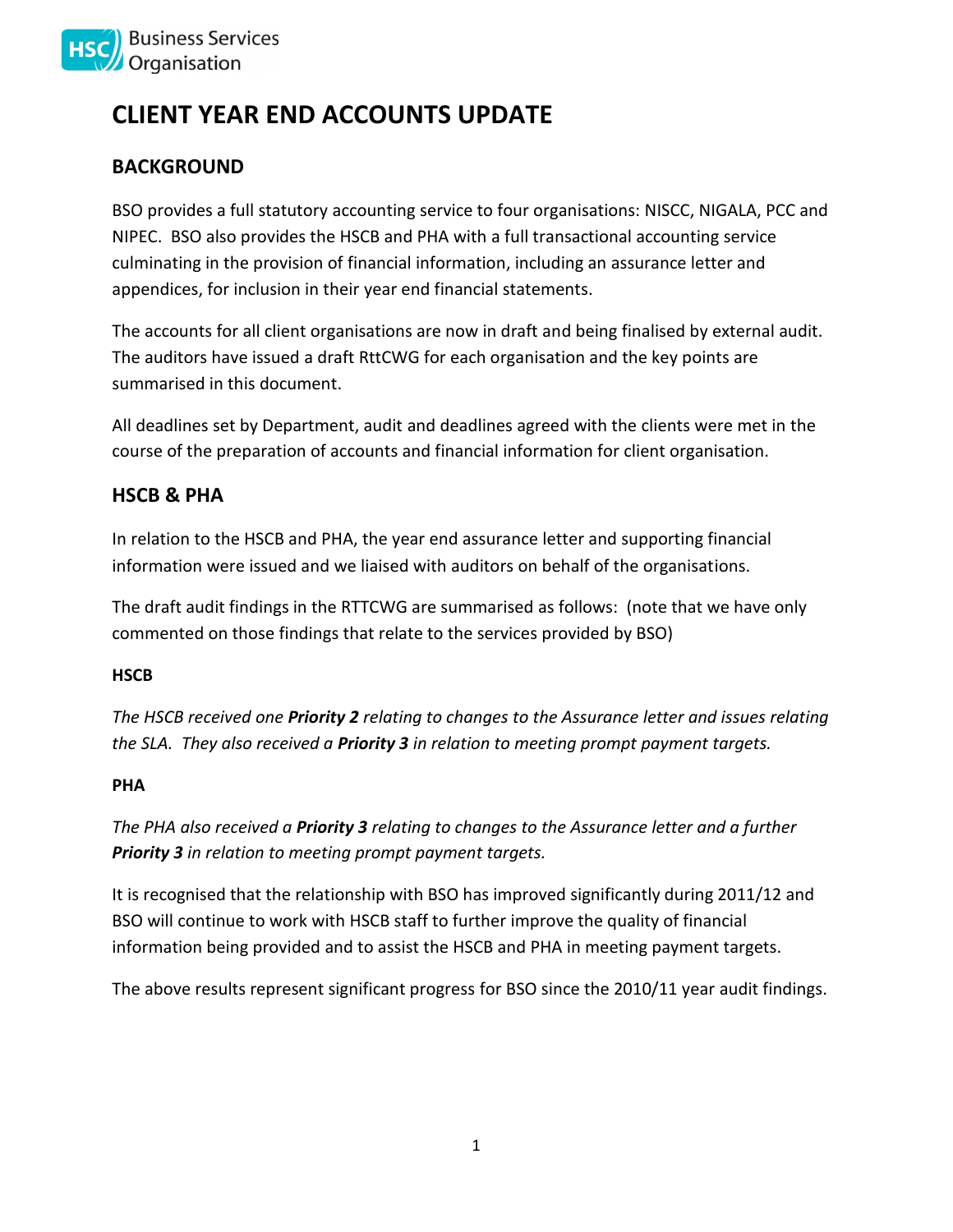

## **NIGALA, NISCC, PCC & NIPEC**

The above organisations are those for whom we prepare full statutory year end accounts. We had also prepared 9 month accounts for each of these organisations and these had been presented at their February audit committees. This exercise was completed primarily to provide the organisations with confidence in our ability to deliver at the year end and was beneficial in terms of managing the financial position of each organisation as they approached the year end and also reviewing the Department accounts templates at an early stage. The process followed at this time was repeated at the year end and involved the following:

- Preparation, issue and return of a client deliverables schedule providing us with confirmations of various accounting notes and issues for inclusion in the financial statements.
- Agreement of a year a year end timetable at our Finance Workshop in November 2011 to supplement the Department timetable.
- A client meeting to review draft financial statements prior to finalising for audit.
- Presentation of the draft financial statements at the audit committees for each organisation.
- An audit exit meeting between auditors, BSO and the client to ensure communication to all parties of issues and any amendments required to the financial statements

The draft audit findings in the RTTCWGs issued to each organisation are summarised as follows: (note that we have again only commented on those findings that relate to the services provided by BSO)

#### **NIGALA**

*No audit findings relating to services provided by BSO.* 

*No unadjusted errors.*

#### **NIPEC**

*No audit findings relating to services provided by BSO.* 

*£2k unadjusted error.*

#### **NISCC**

*No audit findings relating directly to services provided by BSO. NISCC received one Priority 3 finding in relation to 'Cash and cash equivalents', in particular the management of bank*